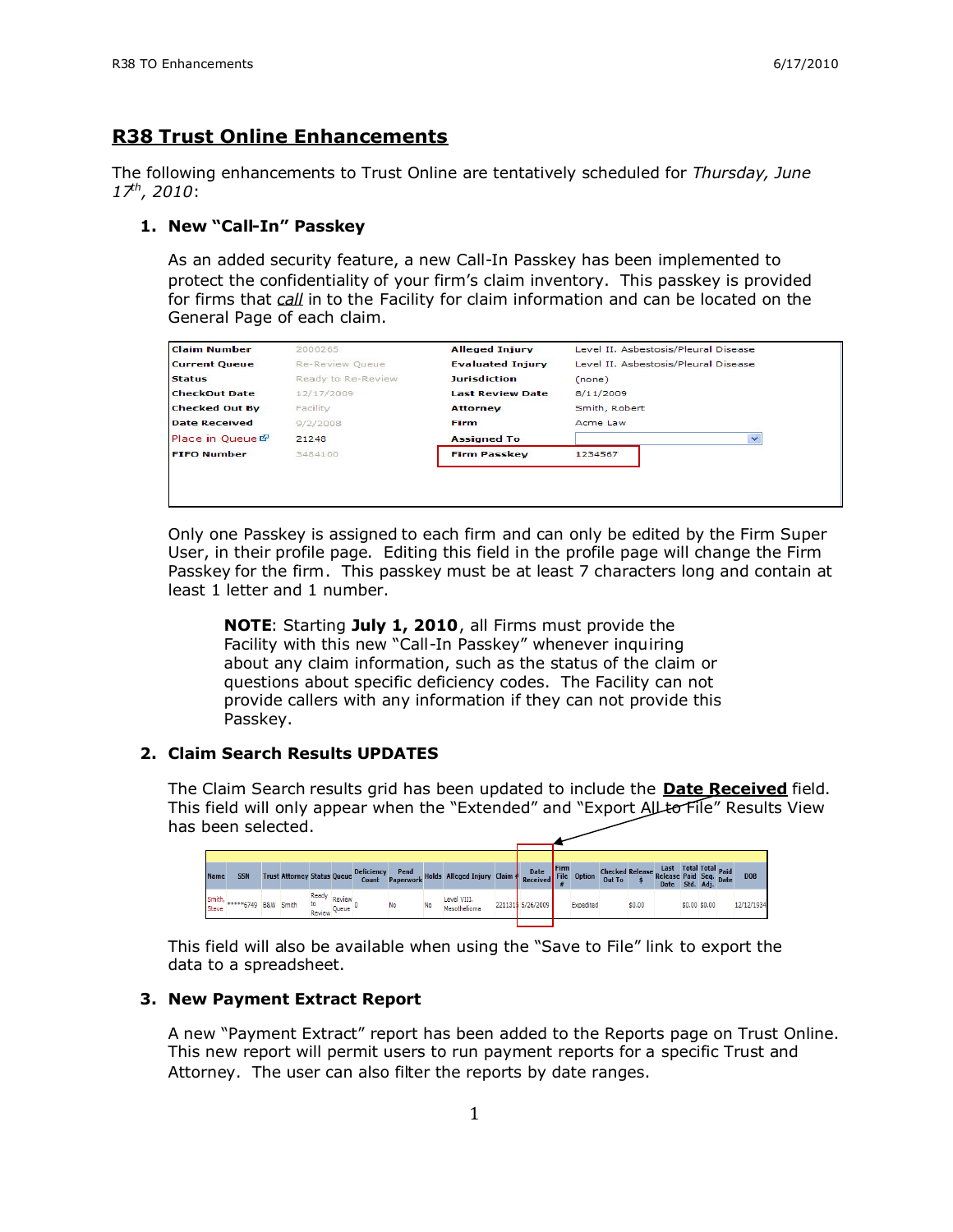| <b>Trust:</b>        | AWI             |
|----------------------|-----------------|
| Firm:                | Acme Law $\vee$ |
| <b>Attorney: All</b> | $\checkmark$    |
| <b>Start</b>         |                 |
| Date:                |                 |
| End                  |                 |
| Date:                |                 |
| <b>Export CSV</b>    |                 |

**Note:** This data will be exported as a .csv file.

### **4. Firm Reference Numbers**

In response to requests from firm users, a new Firm Reference Number field has been added to the *Exposure*, *Secondary Exposure*, *Litigation* and *Dependents* pages. For every record entered in these sections, there will be a field where the firms can enter identifying information specific to each record.

| 1. Site/Plant/Ship where Exposure Occured |                   |  |  |  |  |  |
|-------------------------------------------|-------------------|--|--|--|--|--|
| <b>Firm Reference Number</b>              | Exposure Record 1 |  |  |  |  |  |

This field has also been added to the record grids for each of the pages indicated in the above section.

|                     |            |                     |      |                                                               |                            |                             |    | Save To File < 1 to 2 of $2 > 1$ |  |
|---------------------|------------|---------------------|------|---------------------------------------------------------------|----------------------------|-----------------------------|----|----------------------------------|--|
| <b>Start</b>        | <b>End</b> | <b>Months Years</b> |      | <b>Site</b>                                                   | <b>Industry</b>            | <b>Occupation Bystander</b> |    | Ref#                             |  |
|                     |            |                     |      | 01/1966 01/1988 265 22.1 * [BW] 33004472 BETHLEHEM BRIDGE - , | 18: Iron &<br><b>Steel</b> | Laborer                     | No | <b>Exposure Record</b>           |  |
| 07/1966 05/1988 263 |            |                     | 21.9 | * [BW] 33004504 BETHLEHEM STEEL CORPORATION - SPARROWS POINT, |                            |                             | No | <b>Exposure Record</b>           |  |

This field will accept up to 50 characters and can be a combination of numbers and letters.

The following are images of the Pages and Grids that have been updated with the new Firm Reference Number field.

#### **Secondary Exposure & Grid**

|                   |                              |      |                                  | Part 4: Exposure to an Occupationally Exposed Person |                        |
|-------------------|------------------------------|------|----------------------------------|------------------------------------------------------|------------------------|
|                   | <b>Firm Reference Number</b> |      |                                  |                                                      | Secondary Exp Record 1 |
|                   |                              |      |                                  | Save To File < 1 to 2 of 2 >                         |                        |
| <b>Start</b>      |                              |      | <b>End Months Years OEP Name</b> | Ref#                                                 |                        |
| 1/1945 1/1969 289 |                              | 24.1 | (none)                           | Secondary Exp Record 1                               |                        |
| 1/1966 1/1976 121 |                              | 10.1 | (none)                           | Secondary Exp Record 2                               |                        |